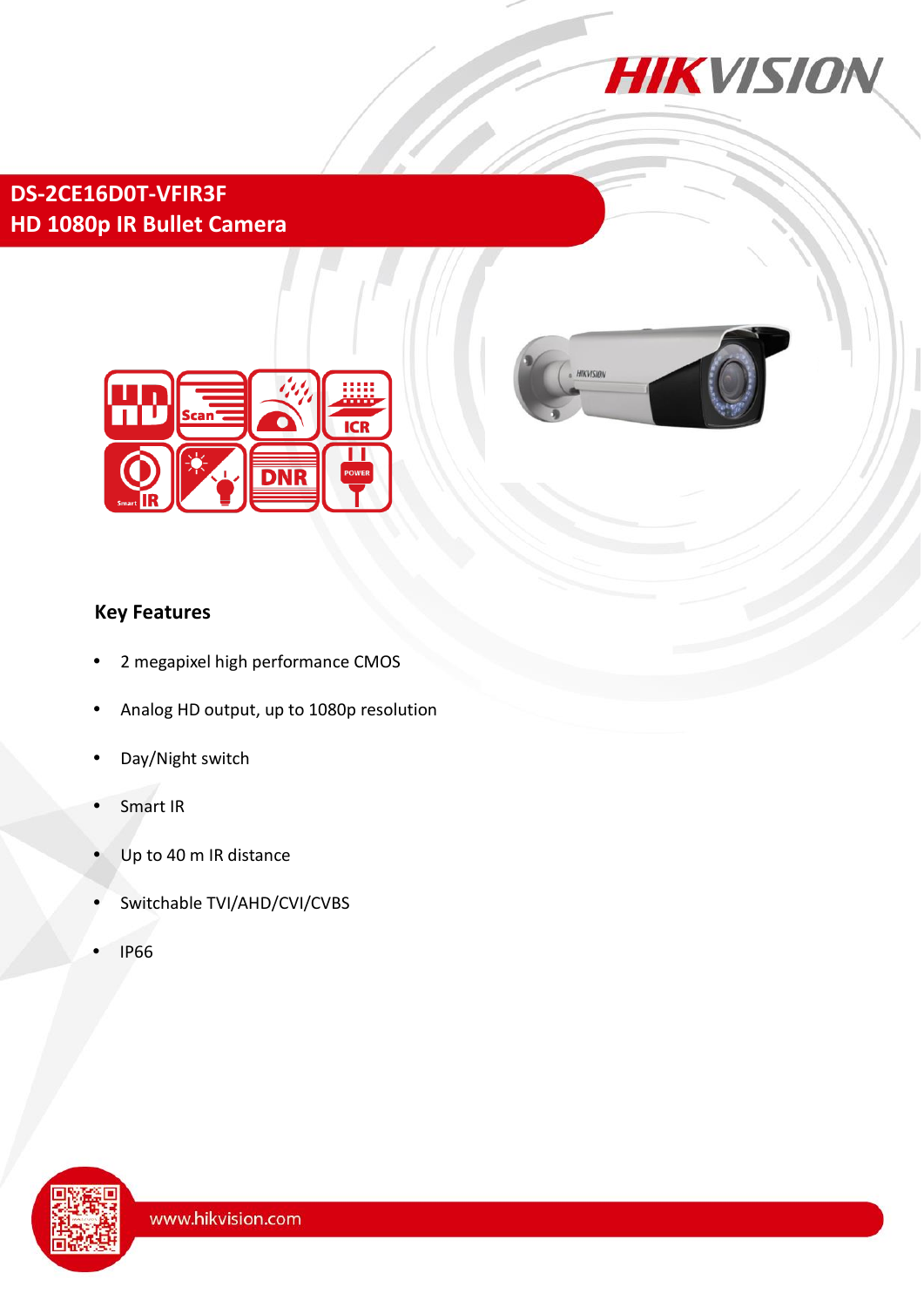

# **Specifications**

| Camera                      |                                                                             |
|-----------------------------|-----------------------------------------------------------------------------|
| Image Sensor                | 2MP CMOS image sensor                                                       |
| Signal System               | PAL/NTSC                                                                    |
| <b>Effective Pixels</b>     | 1920 (H) × 1080 (V)                                                         |
| Min. illumination           | 0.01 Lux@(F1.2,AGC ON), 0 Lux with IR                                       |
| <b>Shutter Time</b>         | 1/25 (1/30) s to 1/50,000 s                                                 |
| Lens                        | 2.8 - 12 mm @ F1.4                                                          |
|                             | Angle of view: 102.25° - 32 °                                               |
| Lens Mount                  | $\Phi$ 14                                                                   |
| Day & Night                 | <b>ICR</b>                                                                  |
| Angle Adjustment            | Pan: 0° to 360°, Tilt: 0° to 90°, Rotation: 0° to 360°                      |
| Synchronization             | Internal synchronization                                                    |
| Video Frame Rate            | 1080p@25fps/1080p@30fps                                                     |
| HD Video Output             | 1 analog HD output                                                          |
| S/N Ratio                   | $>62$ dB                                                                    |
| <b>General</b>              |                                                                             |
| <b>Operating Conditions</b> | -40 °C to 60 °C (-40 °F to 140 °F), Humidity 90% or less (non-condensation) |
| Power Supply                | 12 VDC $\pm$ 15%                                                            |
| Power Consumption           | Max. 4 W                                                                    |
| <b>Protection Level</b>     | <b>IP66</b>                                                                 |
| IR Range                    | Up to 40 m                                                                  |
| <b>Dimensions</b>           | 92mm×84.8mm×269.6mm (3.62"×3.34"×3.34")                                     |
| Weight                      | Approx. 900g (1.98lb)                                                       |

### **Order Model**

DS-2CE16D0T-VFIR3F